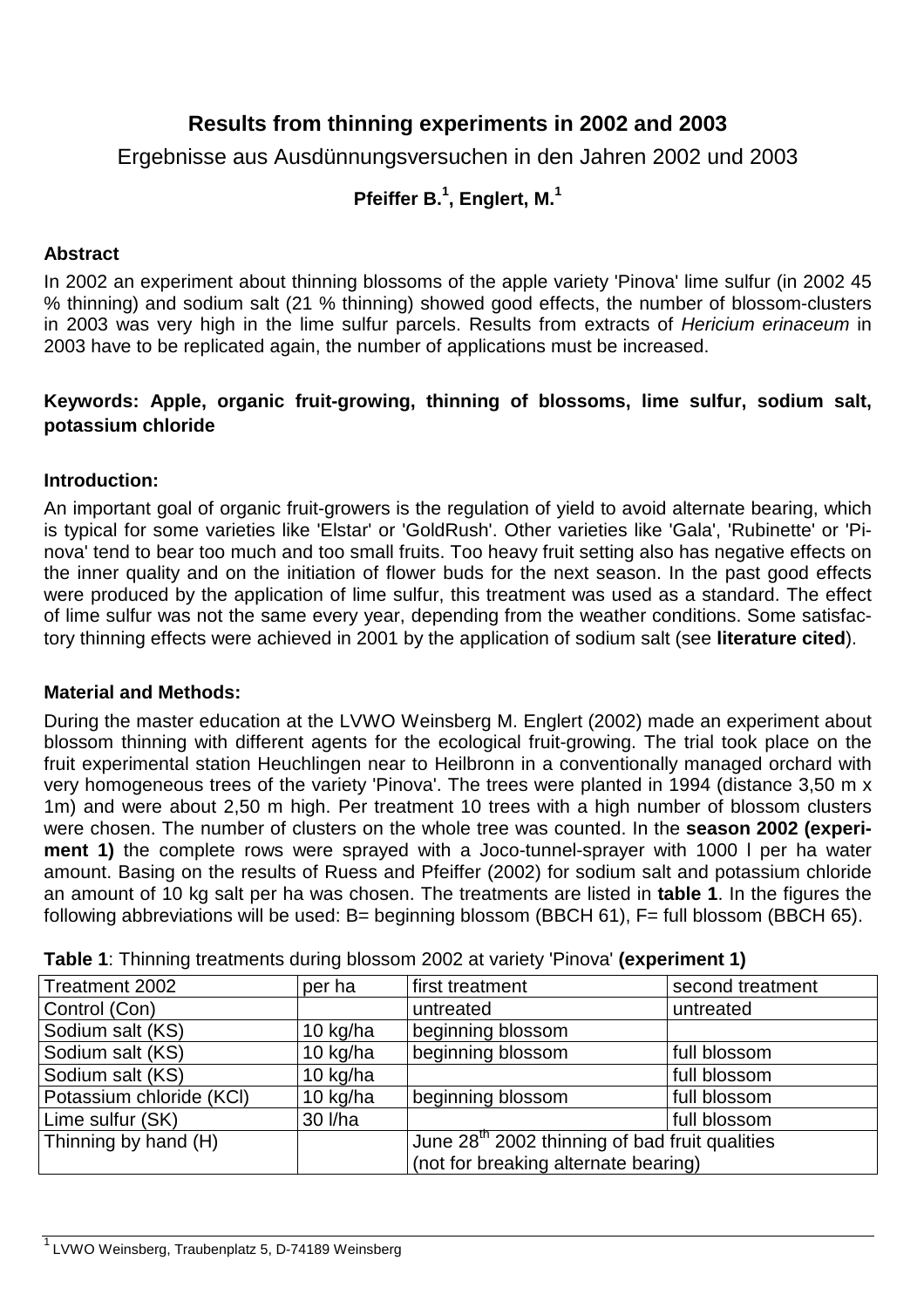The first time the agents were applied in the morning of April 18<sup>th</sup> 2002, the sky was clouded, temperature of air was only 7 to 10 °C, the relative h umidity of air was high with 85 to 90 %. Leave moisture was low.. The second treatment followed on April 22<sup>nd</sup> at lunchtime. It was warm (20 °C) and sunny, relative air humidity was low at 42 %, the sky was only a little bit cloudy.

The weather during blossom 2002 was mainly cold and wet, some blossoms had been damaged by cold temperatures in early spring, so the fruit-setting was not so high. The fruit setting was evaluated twice (before june-fall and at harvest), the number of apples per tree was counted. The thinning effect (in %) for lime sulfur e.g. was calculated in comparison to control: **(1-(apples per 100 clusters lime sulfur / apples per 100 clusters control))\*100**. A negative value means, that the fruit setting was higher than in control.

At harvest each tree was picked separately for the calibration of size and colour with an AWETAsorting-machine. Size was classified in 5 mm grades, colour in 5 classes. A randomised sample of 100 fruits per treatment was evaluated on russeting (4 classes) to get an estimation of russeting potential of the thinning application.

The influence on the blossom 2003 was investigated twice: In January 2003 a mixed sample of 75 buds per treatment (one twig per tree was removed) was analysed under microscope, the buds were divided in leaf- and blossom-buds. In April 2003 the number of blossom clusters per tree was counted again.

In **spring 2003** the following thinning experiment **(experiment 2)** was started, some of the treatments were tested on their thinning effect because they seemed to be interesting for protection of apple scab. Only one application was done in the morning of April  $23<sup>rd</sup>$  at full blossom (BBCH 65), the weather was a bit foggy with dew on the leaves, temperature was about 7 to 10  $\mathbb{C}$ , relative humidity of air was 96 to 100 %. The agents were sprayed with portable sprayer (420 ml per tree). As treatments were chosen with the amounts per ha: Control (untreated), Quillaja-Saponin 7,5 kg, Quillaja-saponin + sulfur (7,5 kg / 2 kg), Lime sulfur (30 l), sodium salt (8 and 10 kg), Agromil (2,5 kg), an extract of Asian mushroom (10 kg extract from Hericium erinaceum) and sunflower-oil (26 l, formulated with 4 l RIMULGAN).Sodium salt 10 kg was part of the conventional trial, sprayed with Jocotunnel-sprayer. All evaluations were done in the same kind as in experiment 1.

### **Results experiment 1 (2002):**

Per tree between 200 and 246 clusters were counted, the average over the whole trial was 228. **Figure 1** shows the thinning effect of the treatments during blossom, the values are calculated from the number of apples per cluster on May 15<sup>th</sup> 2002. With lime sulfur application during full blossom a thinning effect of about 45 % was achieved, this was nearly too strong. Comparing only the sodium salt treatments the second treatment at full blossom had more efficiency than that at the beginning of flowering, one reason could be the cold weather during the first treatment. The thinning effect of the second treatment was about 22 %. The two spraying of potassium chloride caused about 32 % thinning effect.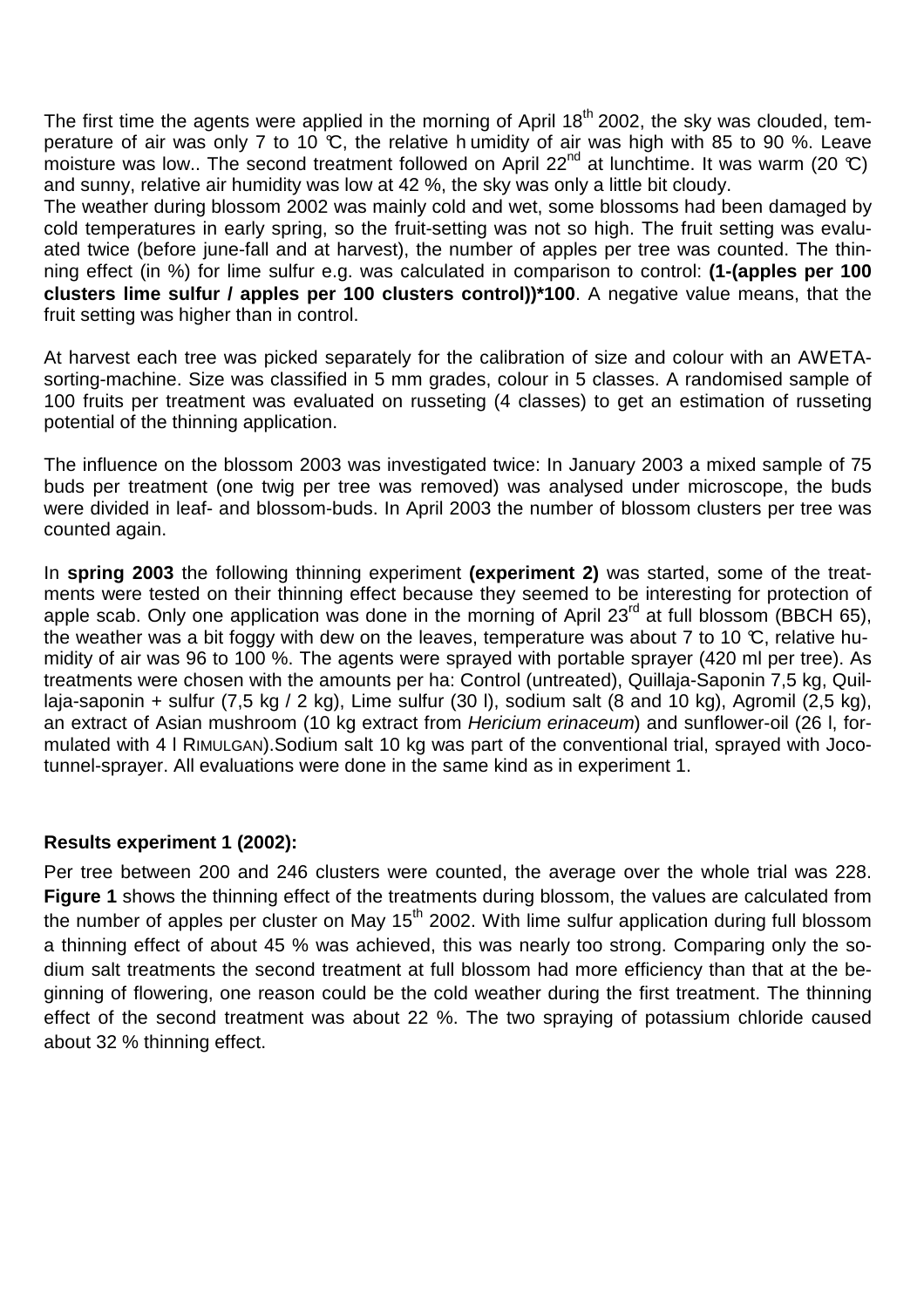

**Figure 1**: % thinning effect of KS=sodium salt, KCL=potassium chloride, LS=lime sulfur

Dates from harvest 2002 are summarized in **table 2**, all values are the average from 10 separately evaluated trees. In the last column the fruit-setting per cluster at harvest is listed.

**Table 2**: Yield per tree (kg), average fruit weight (g) and fruit setting at harvest (apples per blossom cluster) at 'Pinova' 2002

| Treatment (date)          | kg/tree | Fruitweight (g) | Apples per cluster at harvest |
|---------------------------|---------|-----------------|-------------------------------|
| Control                   | 15,07   | 125             | 0,60                          |
| Sodium Salt (B)*          | 23,35   | 158             | 0,60                          |
| Sodium Salt (F)*          | 18,06   | 143             | 0,53                          |
| Sodium Salt (B+F)*        | 19,86   | 150             | 0,59                          |
| Potassium chloride (B+F)* | 18,83   | 148             | 0,45                          |
| Lime sulfur (F)*          | 17,82   | 168             | 0.46                          |
| Thinning by hand          | 14,88   | 170             | 0,41                          |

\* B=begin of blossom, F=full blossom

There were some fluctuations between the different treatments at the yield per tree (15 kg per tree in control versus 23 kg in sodium salt (B)). In the control the average weight per apple was very low, because the most apples had a size between 65 and 75 mm. By thinning by hand quite a few apples were removed from the trees because of lacks in quality (size, less colour). So weight per apple was very high with 170 g, but the yield per tree with about 15 kg was as low as in control. The time for picking the apples was reduced clearly. The best relation between yield per tree and fruit weight was seen at lime sulfur treatment. In **figure 2** the distribution of the yield (as kg/tree) in the different classes of size is compared.

In all treatments a shifting towards higher diameter of the apples could be watched, the most clearly at lime sulfur and thinning by hand, between these two variants was nearly no difference. Principally the russeting of the apples was low, fruits in the categories 3 (10-30 % russeted skin) and 4 (> 30 % russeted skin) were watched seldom. Between the treatments nearly no differences were seen. Finally the results about blossom 2003 are listed in **table 3**.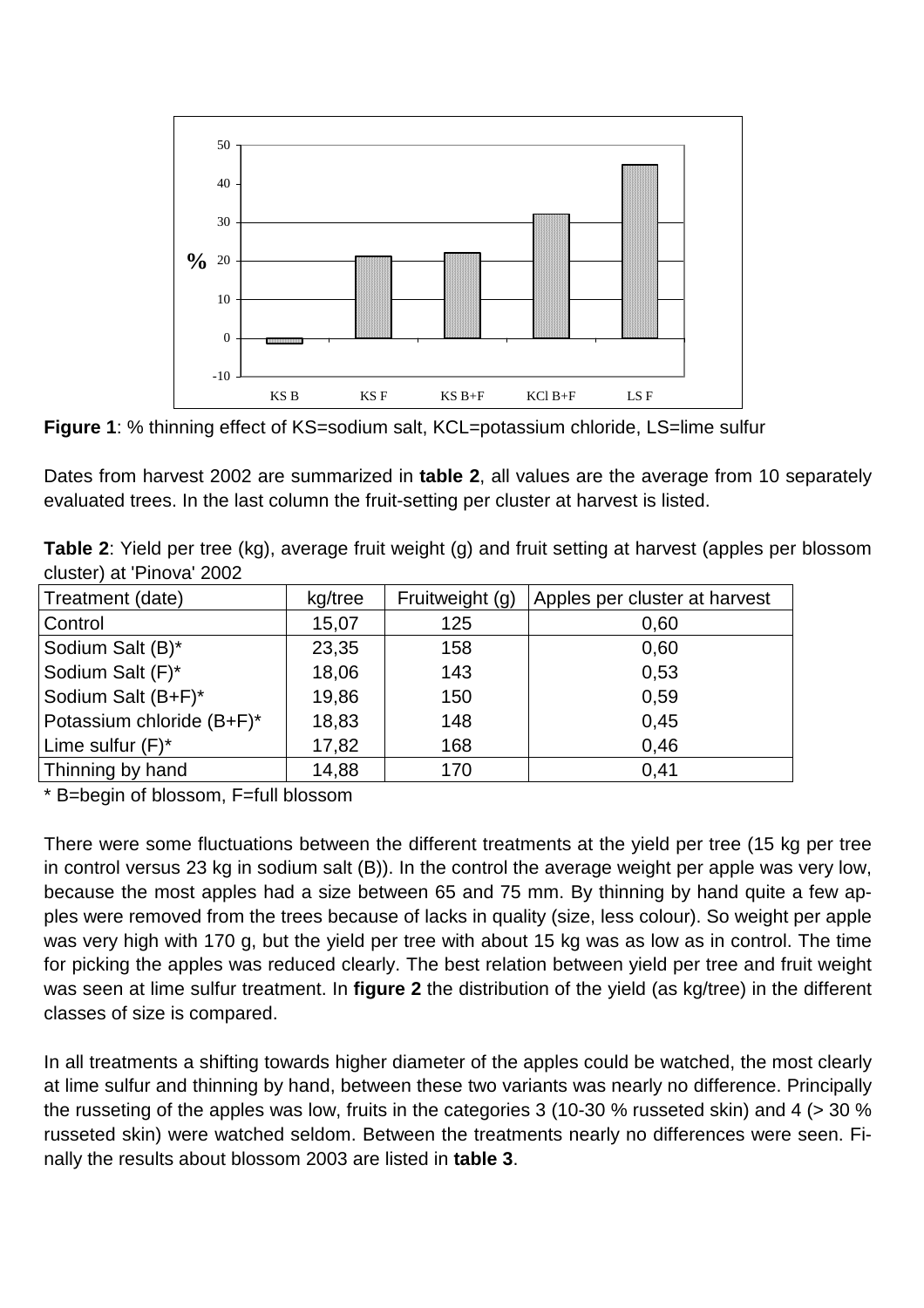

**Figure 2**: kg/tree in classes < 60 mm up to > 90 mm, comparison of control (Con), lime sulfur (SK F), sodium salt (KS B+F) and thinning by hand (Hand)

| <b>Table 3.</b> 70 lear- and hower buds Jamuary 2003 before pruning, blossum cluster/liee Aphi 2003 |             |                                  |                |                   |
|-----------------------------------------------------------------------------------------------------|-------------|----------------------------------|----------------|-------------------|
| <b>Treatment April 2002</b>                                                                         | % leaf-buds | % strong flower<br>% weak flower |                | blossom-          |
|                                                                                                     | Jan. 2003   | buds Jan. 2003                   | buds Jan. 2003 | clusters/tree     |
|                                                                                                     |             |                                  |                | <b>April 2003</b> |
| Control                                                                                             | 28,0        | 58,7                             | 13,3           | 213               |
| Sodium Salt (B)*                                                                                    | 18,7        | 61,3                             | 20,0           | 179               |
| Sodium Salt (F)*                                                                                    | 18,7        | 54,6                             | 26,7           | 219               |
| Sodium Salt (B+F)*                                                                                  | 9,3         | 49,3                             | 41,3           | 198               |
| Potassium chloride (B+F)*                                                                           | 6,7         | 41,3                             | 52,0           | 220               |
| Lime sulfur $(F)^*$                                                                                 | 2,7         | 54,6                             | 42,7           | 306               |

Thinning by hand 2,7 54,7 42,6 215

**Table 3**: % leaf- and flower buds January 2003 before pruning, blossom cluster/tree April 2003

\* B=begin of blossom, F=full blossom

A high percentage of strong flower-buds was counted under the microscope in the treatments sodium salt (B+F), potassium chloride (B+F), lime sulfur (F) and thinning by hand. In the control the lowest percentage of flower-buds was evaluated. These results could be confirmed with the counting of blossom-clusters in April 2003. Lime sulfur had the most blossom clusters with 306 clusters per tree. On the other side in the control only 213 clusters per tree were counted.

### **Results experiment 2 (2003):**

In the season 2003 there were some cold nights in April, so about 70 % of the flowers had been damaged before blossom. Only small differences were watched between the treatments, the yield per tree was homogeneous, the weight of the fruit fluctuated weakly. Altogether the average fruit weight was very low because of 2 weeks extremely hot and dry weather in August 2003. None of the treatments increased the russeting of the fruits severely. The results are listed in **table 4**. The percentage of leaf- and flower-buds will be counted in February 2003, the number of clusters/tree in April 2003.